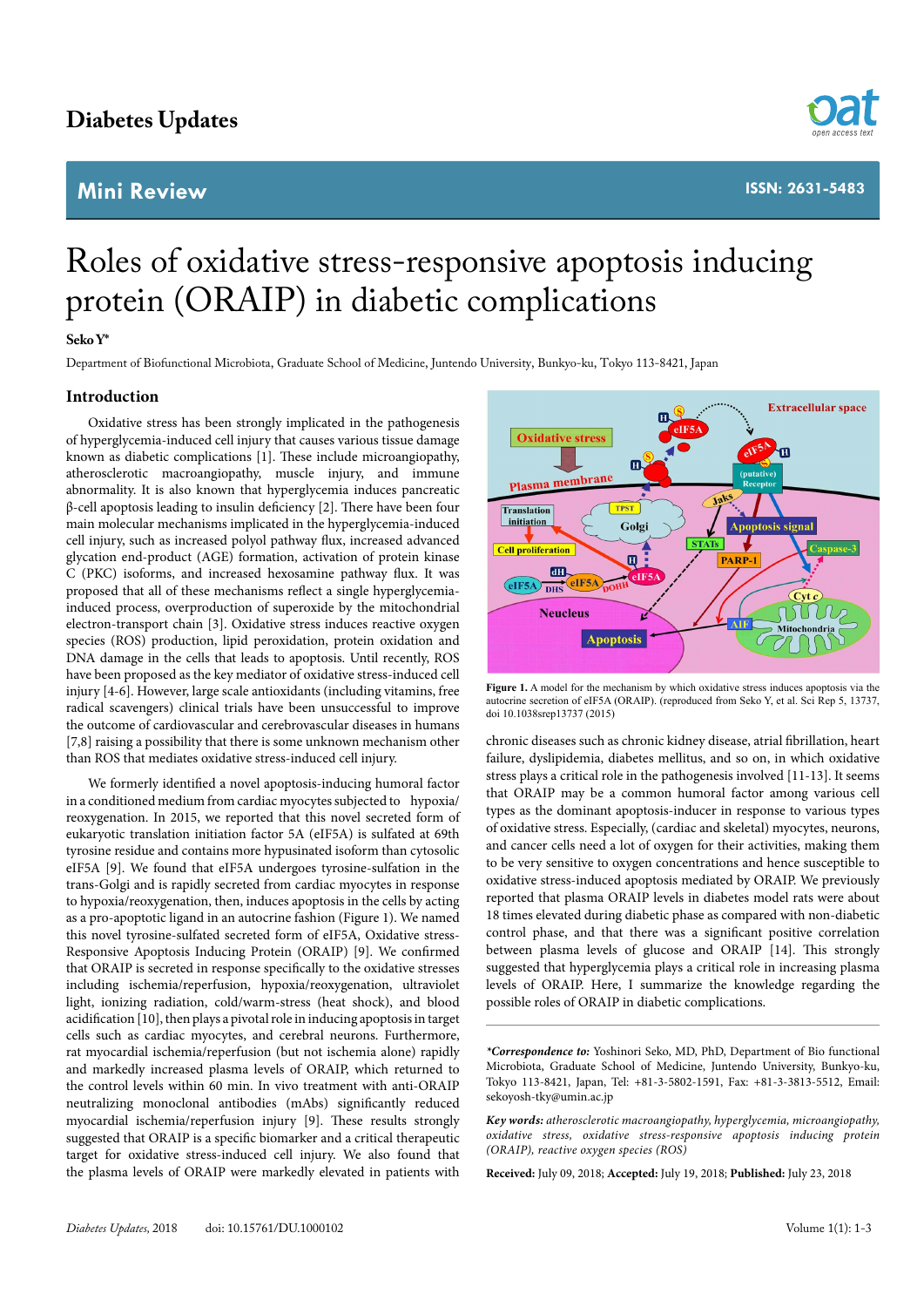### **Microangiopathy**

Diabetic microangiopathy is known to cause nephropathy, retinopathy, and neuropathy. As the mechanism that capillary endothelial cells and glomerular mesangial cells are preferentially injured by hyperglycemia, it was proposed that these cells cannot reduce the transport of glucose inside the cell when they are exposed to hyperglycemia, [15]. Although we do not have the data whether ORAIP pathway is activated in these cells in response to hyperglycemia, we cannot exclude a possibility that ORAIP plays at least a partial role in diabetic microangiopathy. We previously reported that plasma levels of ORAIP were markedly elevated in dialysis patients largely with diabetic nephropathy, suggesting the roles of ORAIP in cardiovascular injury and sarcopenia in these patients [11]. Recently, we found that vitreous body concentrations of ORAIP were significantly increased in diabetic retinopathy suggesting that ORAIP plays a role in the oxidative stress-induced retinal cell injury (unpublished data). Because neurons are sensitive to oxygen concentrations, elevated plasma levels of ORAIP induced by hyperglycemia should injure peripheral neurons.

#### **Atherosclerotic macroangiopathy**

It is known that diabetes mellitus (DM) often associates hypertriglyceridemia due to insulin resistance and hyperglycemiainduced oxidative stress facilitates low density lipoprotein (LDL) cholesterol oxidation, resulting in the development of atherosclerotic macroangiopathy, which involves coronary, cerebral, and peripheral arteries. These complications cause life-threatening conditions such as ischemic heart disease, stroke, and arteriosclerosis obliterans. We found that cardiac myocytes and cerebral neurons secrete ORAIP in response to ischemia/reperfusion, which in turn induces apoptosis of the cells in an autocrine fashion. In vivo administration of a neutralizing anti-ORAIP mAb markedly reduced ischemia/reperfusion injury, indicating that ORAIP plays a pivotal role and will be a critical therapeutic target for ischemia/reperfusion injury induced by reperfusion therapy for acute myocardial infarction and acute ischemic stroke. Furthermore, we found co-localization of ORAIP and oxidized LDL in the plaque lesion of coronary arteries, suggesting a critical role of ORAIP in the development of plaque vulnerability leading to acute myocardial infarction (unpublished data). These findings offer a possible anti-ORAIP therapy for these complications.

#### **Muscle injury**

DM is also known to develop myocardial injury that causes various types of arrhythmia and heart failure such as diabetic cardiomyopathy, as well as sarcopenia. We reported that high glucose induced massive apoptosis in cardiac myocytes, which was mostly suppressed by neutralizing anti-ORAIP mAb, indicating the pivotal role of ORAIP in hyperglycemia-induced myocardial injury [14]. Because cardiac and skeletal myocytes are susceptible to oxidative stress-induced apoptosis mediated by ORAIP, hyperglycemia-induced high plasma concentrations of ORAIP may play a critical role in the development of sarcopenia as well.

#### **Immune abnormality**

Although susceptibility to infection is often associated with DM patients, the precise mechanism of impairment of immune function has been still elusive. We found the strong expression of ORAIP in infiltrating immune cells such as T-cells, natural killer cells, and

# **Pancreatic β-cell injury**

Insulin resistance or insufficient insulin secretion have been implicated in the pathogenesis of type 2 DM. Evidence has accumulated that loss of pancreatic β-cells through hyperglycemiainduced apoptosis plays a critical role in the progression of type 2 DM [16]. We found that pancreatic β-cells strongly expressed ORAIP under hyperglycemia and recombinant ORAIP induced massive apoptosis in pancreatic β-cells in vitro [14]. This suggested that ORAIP also plays a critical role in the progression of type 2 DM itself as well as diabetic complications.

In conclusion, increasing evidence has shown that ORAIP plays a pivotal role in oxidative stress-induced cell injury leading to diabetic complications as well as aggravating DM itself. I hope future clinical application of the anti-ORAIP therapy (such as neutralizing mAb) will have innovative effects on these disorders.

#### **Conflicts of interest**

None.

#### **References**

- 1. Giacco F, Brownlee M (2010) Oxidative stress and diabetic complications. *Circ Res*  107: 1058-1070. [\[Crossref\]](http://www.ncbi.nlm.nih.gov/pubmed/21030723)
- 2. Tomita T (2016) Apoptosis in pancreatic β-islet cells in Type 2 diabetes. *Bosn J Basic Med Sci* 16: 162-179. [\[Crossref\]](http://www.ncbi.nlm.nih.gov/pubmed/27209071)
- 3. Brownlee M (2001) Biochemistry and molecular cell biology of diabetic complications. *Nature* 414: 813-820. [\[Crossref\]](http://www.ncbi.nlm.nih.gov/pubmed/11742414)
- 4. Chien CT, Lee PH, Chen CF, Ma MC, Lai MK, et al. (2001) De novo demonstration and co-localization of free-radical production and apoptosis formation in rat kidney subjected to ischemia/reperfusion. *J Am Soc Nephrol* 12: 973-982. [\[Crossref\]](https://www.ncbi.nlm.nih.gov/pubmed/11316856)
- 5. Kaminski KA, Bonda TA, Korecki J, Musial WJ (2002) Oxidative stress and neutrophil activation--the two keystones of ischemia/reperfusion injury. *Int J Cardiol* 86: 41-59. [\[Crossref\]](http://www.ncbi.nlm.nih.gov/pubmed/12243849)
- 6. Madamanchi NR, Vendrov A, Runge MS (2005) Oxidative stress and vascular disease. *Arterioscler Thromb Vasc Biol* 25: 29-38. [\[Crossref\]](http://www.ncbi.nlm.nih.gov/pubmed/15539615)
- 7. Vogiatzi G, Tousoulis D, Stefanadis C (2009) The role of oxidative stress in atherosclerosis. *Hellenic J Cardiol* 50: 402-409. [\[Crossref\]](http://www.ncbi.nlm.nih.gov/pubmed/19767282)
- 8. Myung SK, Ju W, Cho B, Oh SW, Park SM, et al. (2013) Efficacy of vitamin and antioxidant supplements in prevention of cardiovascular disease: systematic review and meta-analysis of randomised controlled trials. *Br Med J* 346: f10.
- 9. Seko Y, Fujimura T, Yao T, Taka H, Mineki R, et al. (2015) Secreted tyrosine sulfatedeIF5A mediates oxidative stress-induced apoptosis. *Sci Rep* 5: 13737.
- 10. Yao T, Fujimura T, Murayama K, Seko Y. (2016) Plasma levels of oxidative stressresponsive apoptosis inducing protein (ORAIP) in rats subjected to various types of oxidative stress. *Bioscience Rep* 36: e00317.
- 11. Tanaka K, Yao T, Fujimura T, et al. (2016) Marked elevation of plasma levels of oxidative stress-responsive apoptosis inducing protein in dialysis patients. *Kidney Int Rep* 1: 321-324.
- 12. Yao T, Tanaka K, Fujimura T, Murayama K, Fukuda S, et al. (2016) Plasma levels of oxidative stress-responsive apoptosis inducing protein (ORAIP) in patients with atrial fibrillation. *Int J Cardiol* 222: 528-530. [\[Crossref\]](http://www.ncbi.nlm.nih.gov/pubmed/27509221)
- 13. Tanaka K, Yao T, Sato K, Okumura K, Seko Y (2017) Oxidative stress-responsive apoptosis inducing protein (ORAIP) plays a critical role in the cardiac injury in patients with heart failure*. Ann Pharmacol Pharm* 2: 1100.
- 14. Yao T, Fujimura T, Murayama K, Okumura K, Seko Y. (2017) Oxidative stressresponsive apoptosis inducing protein (ORAIP) plays a critical role in high glucoseinduced apoptosis in rat cardiac myocytes and murine pancreatic ß-cells. *Cells* 6: 35.